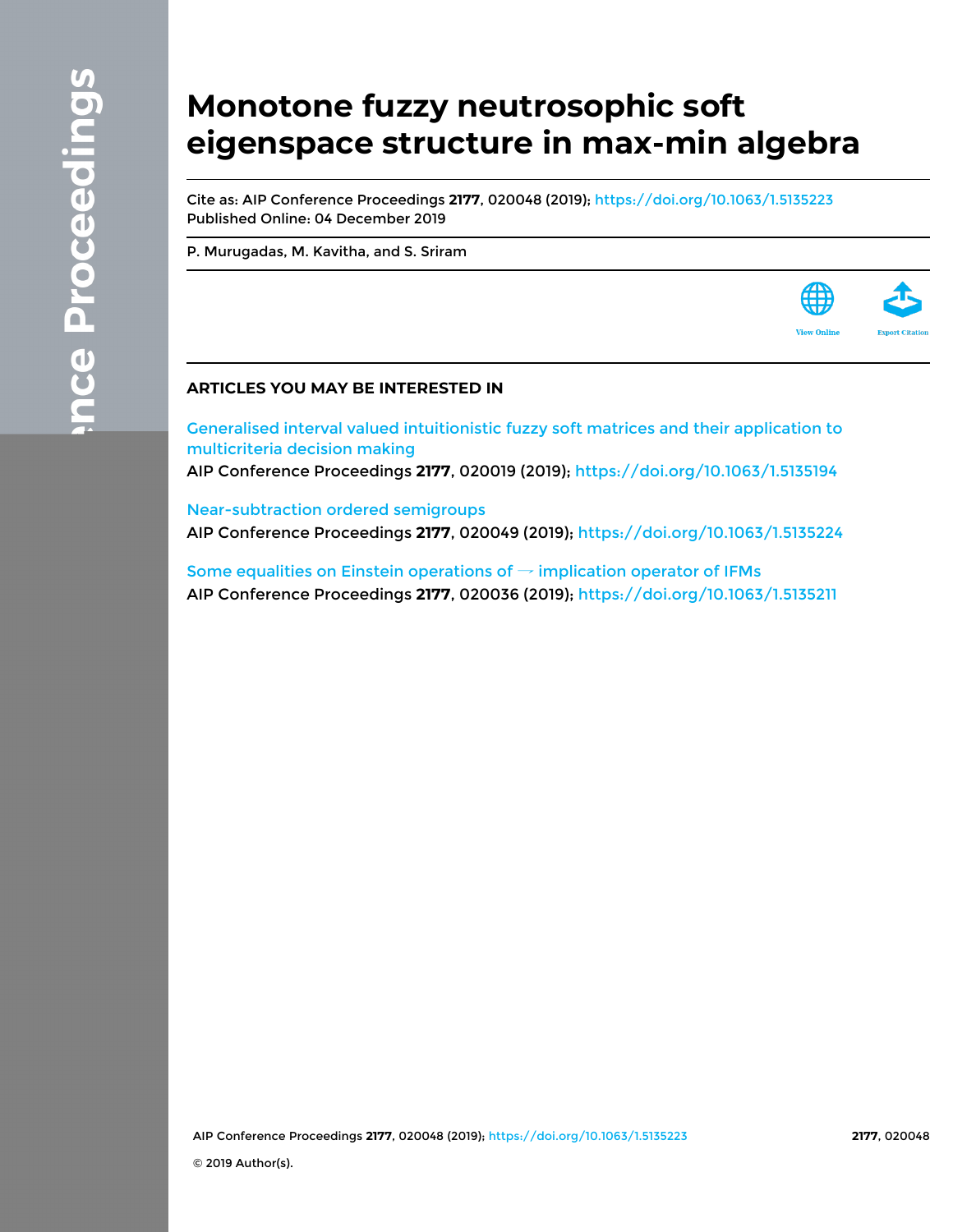# Monotone Fuzzy Neutrosophic Soft Eigenspace Structure in Max-Min Algebra

P. Murugadas<sup>1,a)</sup>, M.Kavitha<sup>2,b)</sup> and S.Sriram<sup>3,c)</sup>

<sup>1</sup>*Department of Mathematics, Govt. Arts and Science College, Karur-639 005, India.* <sup>2</sup>*Department of Mathematics, Annamalai University, Annamalainagar-608002, India.* <sup>3</sup>*Mathematics wing, Directorate of Distance Education, Annamalai University, Annamalainagar-608002.*

> a)Corresponding author: bodi\_muruga@yahoo.com. b)kavithakathir3@gmail.com  $c)$ ssm 3096@yahoo.co.in

Abstract. Fuzzy Neutrosophic Soft Matrix (FNSM) *A* in a max-min Fuzzy Neutrosophic Soft Algebra (FNSA), the set of all increasing Fuzzy Neutrosophic Soft Eigenvectors (FNSEvs), in notation  $\mathcal{F}^{\leq}(A)$  is studied.

AMS Subject classification: Primary 03E72; Secondary 15B15.

Keywords: Fuzzy Neutrosophic Soft Set (FNSS), Fuzzy Neutrosophic Soft Matrix(FNSM), Fuzzy Neutrosophic Soft Vector(FNSV), Fuzzy Neutrosophic Soft Eigenvector(FNSEv), Fuzzy Neutrosophic Soft monotone Eigenvector(FNSMEv).

# INTRODUCTION

In 1999, Molodtsov [29], initiated the novel concept of soft set theory, which was a completely new approach for modeling uncertainty. The fuzzy set was introduced by Zadeh [41] in 1965 where each element had a degree of membership. The intuitionistic fuzzy set (IFS) was introduced by Atanaasov [2] in 1983 as a generalization of fuzzy set. Systematic investigation in this direction can be found in [4, 10, 14, 40]. Problems analogous to the problems known in linear algebra, like independent of vectors, regularity of matrices, solvability and unique solvability of system of linear equation, finding eigenvectors, eigenvalues, were studied in many subsequent paper.

Kim and Roush [23] introduced the concept of Fuzzy Matrix(FM). FM plays a vital role in various areas in Science and Engendering and solves the problems involving various types of uncertainties [32].

Yang and Ji [38], introduced a matrix representation of fuzzy set and applied it in decision making problems. Bora et.al, [6] introduced the intuitionistic fuzzy soft matrices and applied in the application of a Medical diagnosis. Sumathi and Arokiarani [1] introduced new operation on fuzzy neutrosophic soft matrices. Dhar et.al, [15] have also defined neutrosophic fuzzy matrices and studied square neutrosophic fuzzy matrices. Kavitha et.al, [24] studied the concepts of minimal solution of fuzzy neutrosophic soft matrix. They, also studied on the powers of fuzzy neutrosophic soft matrices in [27]. Uma et.al, [37] introduced two types of fuzzy neutrosophic soft matrices. In this paper we deal with max-min FNSA which have wide applications in the fuzzy neutrosophic soft set theory ( the maxmin FNSA on the unit real interval is one of most important FNSAs). Questions connected with the solvability and the unique solvability of linear systems in max-min FNSA were studied in [5, 3, 13]. The results were completed for general max-min FNSA in [17, 18]. The FNSEvs of a max-min FNSM can be useful in cluster analysis (see [19]) or in fuzzy reasoning. A procedure for computing the maximal FNSEv of a given max-min FNSM was proposed in [34] and an efficient algorithm was described later in [12]. FNSEvs of max-min FNSMs and their connection with paths in digraphs were investigated in [11, 19, 20, 21]. The eigenproblem in distributive lattices was studied in [34].

> *Recent Trends in Pure and Applied Mathematics* AIP Conf. Proc. 2177, 020048-1–020048-8; https://doi.org/10.1063/1.5135223 Published by AIP Publishing. 978-0-7354-1924-7/\$30.00

> > 020048-1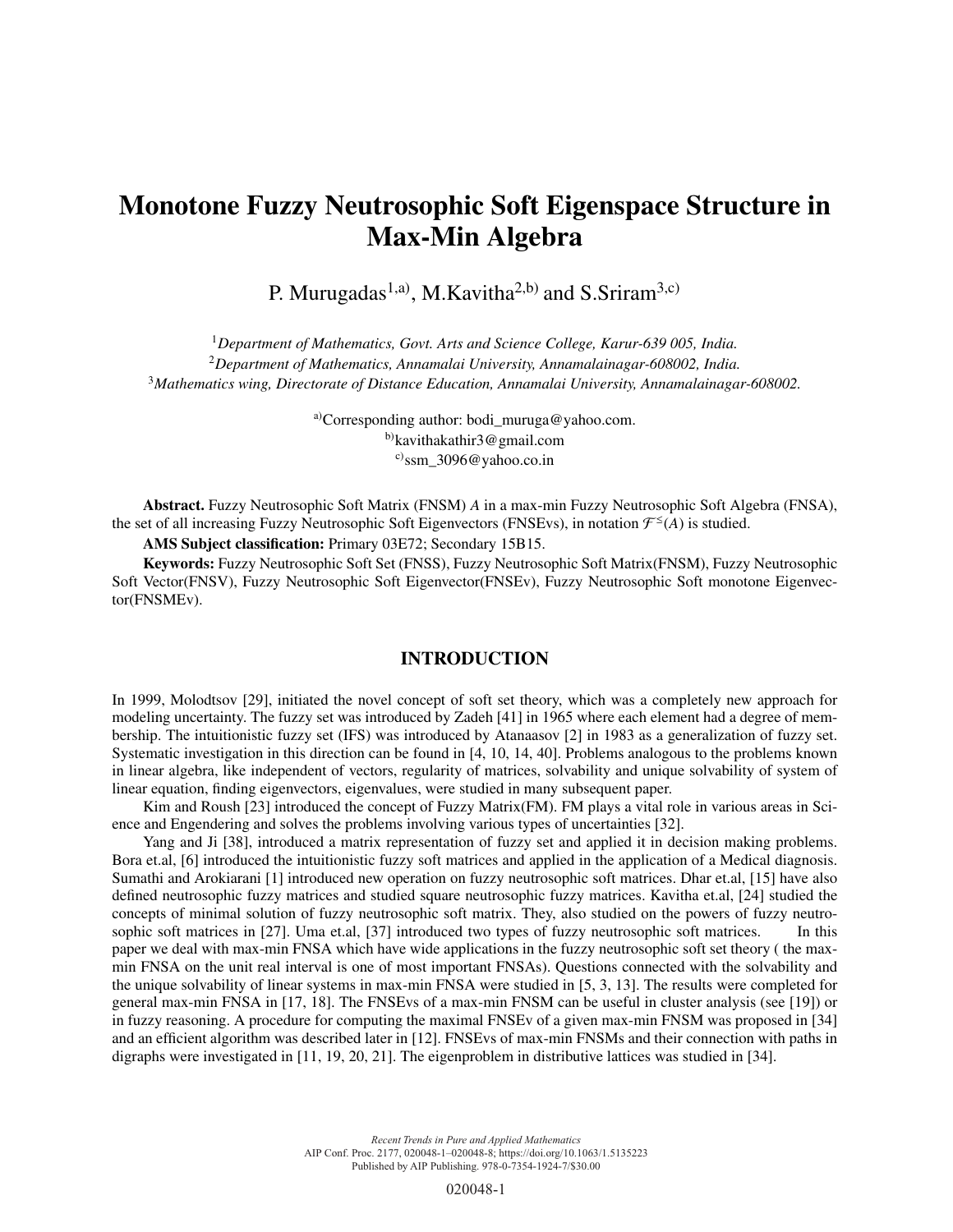#### PRELIMINARIES

For the basic definitions and examples of Neutrosophic Set (NS), FNSS, FNSM and fuzzy neutrosophic soft matrices of type-I refer [24-27].

#### NOTIONS AND NOTATION

In this section we discuss about fuzzy neutrosophic soft eigenspace and notation of increasing FNSEvs, strictly increasing FNSEvs.

By a max-min FNSA N, we mean any linearly ordered set  $(N, \leq)$  with the binary operations of maximum and minimum, denoted by ⊕ and ⊗. In general, N need not be bounded. We shall denote by  $N^*$  the bounded algebra derived from  $N$  by adding the least element, or the greatest element (or both), if necessary. If  $N$  itself is bounded, then  $N = N^*$ . The least element in  $N^*$  will be 0 denoted  $(0, 0, 1)$ , the greatest one 1 denoted by  $(1, 1, 0)$  To avoid the trivial case, we assume  $0 < I$ .

For any natural  $n > 0$ ,  $\mathcal{N}_{(n)}$  denotes the set of all *n*-dimensional columns FNSVs over N, and  $\mathcal{N}_{(m,n)}$  denotes the set of all FNSMs of type  $m \times n$  over N. We say that a FNSV  $\langle b^T, b^I, b^F \rangle \in \mathcal{N}_{(n)}$  is increasing, if  $\langle b_i^T, b_j^I, b_f^F \rangle \leq$  $\langle b_j^T, b_j^I, b_j^F \rangle$  holds for any  $i, j \in N$ ,  $i \le j$ . FNSV  $\langle b_i^T, b_j^I, b_j^F \rangle$  is strictly increasing, if  $\langle b_i^T, b_i^I, b_j^F \rangle < \langle b_j^T, b_j^I, b_j^F \rangle$ whenever  $i < j$ . The set of all increasing (strictly increasing ) FNSVs in  $\mathcal{N}_{(n)}$  denoted by  $\mathcal{N}_{(n)}^{\leq}$  (by  $\mathcal{N}_{(n)}^{\leq}$ ). For  $\langle x^T, x^I, x^F \rangle, \langle y^T, y^I, y^F \rangle \in \mathcal{N}_{(n)},$  we write  $\langle x^T, x^I, x^F \rangle \leq \langle y^T, y^I, y^F \rangle$ , if  $\langle x^T_i, x^I_i, x^F_i \rangle \leq \langle y^T_i, y^I_i, y^F_i \rangle$  holds for all  $i \in \mathbb{N},$ and we write  $\langle x^T, x^I, x^F \rangle < \langle y^T, y^I, y^F \rangle$ , if  $\langle x^T, x^I, x^F \rangle \le \langle y^T, y^I, y^F \rangle$  and  $\langle x^T, x^I, x^F \rangle \ne \langle y^T, y^I, y^F \rangle$ . The FNSM operations over N are defined with respect to  $\oplus$ ,  $\otimes$  formally in the same manner as FNSM operations over any field. For a given natural  $n > 0$ , we use the notation  $N = \{1, 2, ..., n\}$ .

The set of all permutations on N will be denoted by  $P_n$ . Let  $A \in \mathcal{N}_{(n,n)}$  and  $\langle b^T, b^I, b^F \rangle \in \mathcal{N}_{(n)}$ . For  $\varphi, \psi \in P_n$ , we denote by  $A_{\varphi\psi}$  the FNSM created by applying permutation  $\varphi$  to the rows and permutation  $\psi$  to the columns of *A*, and by  $b_{\varphi}$  we denote the FNSV created by applying permutation  $\varphi$  to *FNSV* $\langle b^T, b^I, b^F \rangle$ 

For any square FNSM  $A \in \mathcal{N}_{(n,n)}$ , the FNSE space of *A* is defined by

$$
\mathcal{F}(A) := \{ \langle b^T, b^I, b^F \rangle \in \mathcal{N}_{(n)}; A \otimes \langle b^T, b^I, b^F \rangle = \langle b^T, b^I, b^F \rangle \}.
$$

The FNSVs in  $\mathcal{F}(A)$  are called FNSEvs of FNSM A. The set of all increasing FNSEvs is denoted by  $\mathcal{F}^{\leq}(A)$ , and the set of all strictly increasing FNSEVs of *A* is denoted by  $\mathcal{F}^{<}(A)$ .

#### INTERVALS OF MONOTONE FUZZY NEUTROSOPHIC SOFT EIGGENVECTORS

In this section we discuss for any FNSV  $\langle b^T, b^I, b^F \rangle \in \mathcal{N}_{(n)}$  can be permuted to an increasing FNSV, by a suitable permutation. Therefore, in view of Theorem 4.1, the structure of the FNSE space  $\mathcal{F}(A)$  of a give  $n \times n$  max-min FNSM A can be described by investigating the structure of monotone FNSE space  $\mathcal{F}^{\leq}(A)$ .

**Theorem 4.1** Let  $A \in \mathcal{N}_{(n,n)}$ ,  $\langle b^T, b^I, b^F \rangle \in \mathcal{N}_{(n)}$  and  $\varphi \in P_n$ . *Then*  $\langle b^T, b^I, b^F \rangle \in \mathcal{F}(A)$  *if and only if*  $\langle b^T, b^I, b^F \rangle_{\varphi} \in \mathcal{F}(A_{\varphi\varphi})$ .

**Proof.** Let  $\epsilon$  be the identical permutation on N. It is easy to see that the following formulas are equivalent:  $A \otimes \langle b^T, b^I, b^F \rangle = \langle b^T, b^I, b^F \rangle,$ 

 $A_{\varphi\epsilon} \otimes \langle b^T, b^I, b^F \rangle = \langle b^T, b^I, b^F \rangle_{\varphi}, \ \ A_{\varphi\varphi} \otimes \langle b^T, b^I, b^F \rangle_{\varphi} = \langle b^T, b^I, b^F \rangle_{\varphi}.$  By this, the proof is complete.



*For*  $A \in \mathcal{N}_{(n,n)}$ , we define FNSVs  $m^*(A)$ ,  $M^*(A) \in \mathcal{N}_{(n)}$  in the following way as shown in Fig-1. For any  $i \in N$ , we put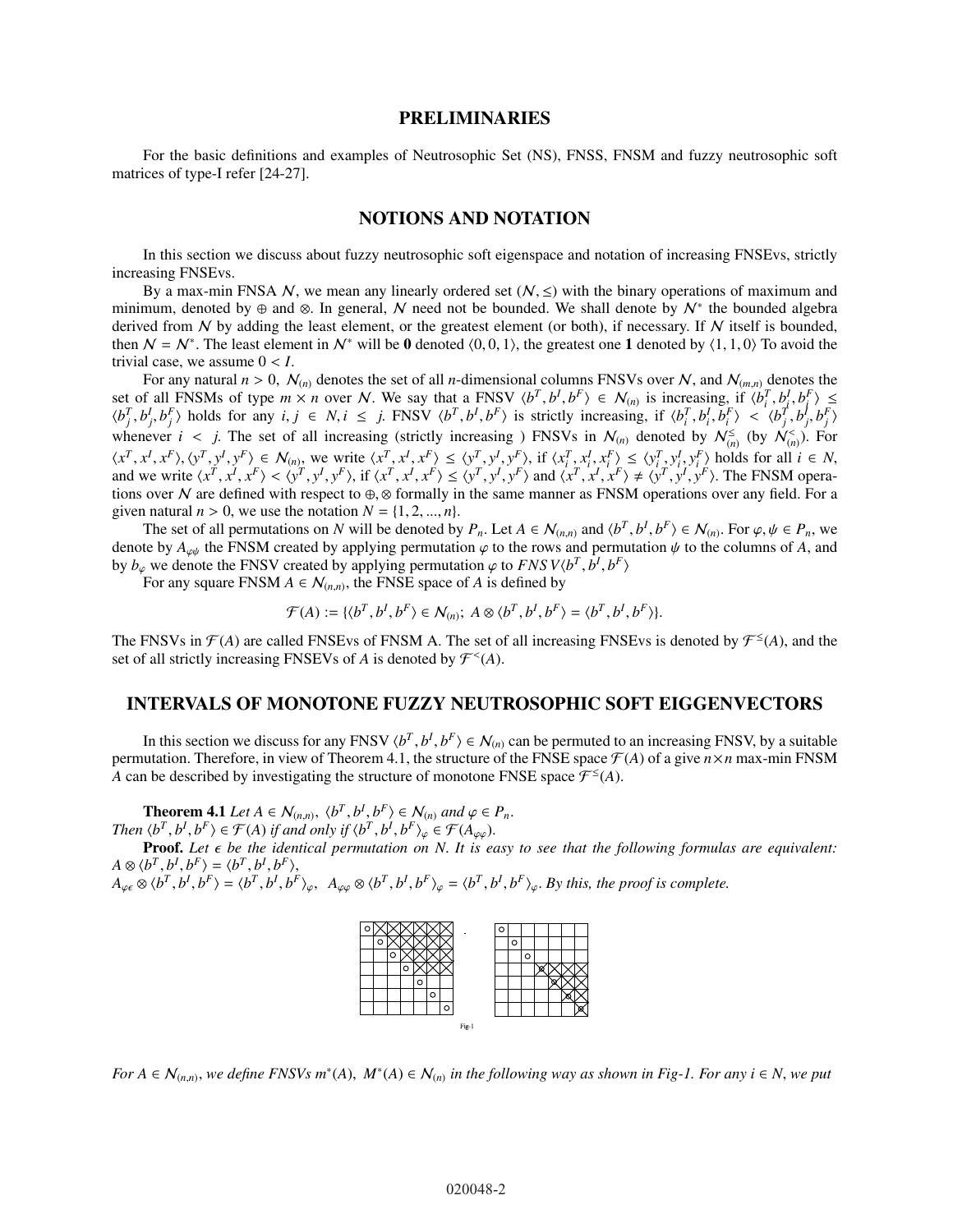$$
m_i^*(A) := \max_{j \leq i} \max_{k > j} \langle a_{jk}^T, a_{jk}^I, a_{jk}^F \rangle, \ \ M_i^*(A) := \min_{j \geq i} \max_{k \geq j} \langle a_{jk}^T, a_{jk}^I, a_{jk}^F \rangle.
$$

*In this figure, the FNSM elements used in the above definition are ticked by crosses, the diagonal elements are indicate by circles.*

**Remark 4.2** If a maximum of an empty set should be computed in the above definition of  $m^*(A)$ , then we use the fact that, by usual definition, max  $\phi = 0$ .

**Remark 4.3** *The definition of m*<sup>\*</sup>(A) *is not new. It was used (in a different notation) for defining trapezoidal FNSMs in [24], and subsequently by other authors.*

**Theorem 4.4** Let  $A \in \mathcal{N}_{(n,n)}$  and  $\langle b^T, b^I, b^F \rangle \in \mathcal{N}_{(n)}$  be a strictly increasing FNSV. Then  $\langle b^T, b^I, b^F \rangle \in \mathcal{F}(A)$  if and only if  $m^*(A) \le \langle b^T, b^I, b^F \rangle \le M^*(A)$ . In formal notation,

$$
\mathcal{F}^{&}(A) = \langle m^*(A), M^*(A) \rangle \cap \mathcal{N}_{(n)}^{&}(
$$

**Proof.** Let use assume first that  $\langle b^T, b^I, b^F \rangle \in \mathcal{N}^{\leq}(n)$  and the inequality  $m^*(A) \le \langle b^T, b^I, b^F \rangle \le M^*(A)$  hold true, i.e.  $m_i^*(A) \le \langle b_i^T, b_i^I, b_i^F \rangle \le M_i^*(A)$  for every  $i \in N$ . Let  $i \in N$  be a arbitrary, but fixed. For  $j < i$ ,

we have  $\langle a_{ij}^T, a_{ij}^I, a_{ij}^F \rangle \otimes \langle b_j^T, b_j^I, b_j^F \rangle \le \langle b_j^T, b_j^I, b_j^F \rangle \le \langle b_i^T, b_i^I, b_i^F \rangle$ , in view of the monotonicity of  $\langle b_i^T, b_i^I, b_i^F \rangle$ , for  $j > i$ we have  $\langle a_{ij}^T, a_{ij}^I, a_{ij}^F \rangle \otimes \langle b_j^T, b_j^I, b_j^F \rangle \le \langle a_{ij}^T, a_{ij}^I, a_{ij}^F \rangle \le m_i^*(A) \le \langle b_i^T, b_i^I, b_i^F \rangle$ , and for  $j = i$  an obvious inequality  $\langle a_{ij}^T, a_{ij}^I, a_{ij}^F \rangle \otimes \langle b_j^T, b_j^I, b_j^F \rangle = \langle a_{ii}^T, a_{ii}^I, a_{ii}^F \rangle \otimes \langle b_i^T, b_i^I, b_i^F \rangle \le \langle b_i^T, b_i^I, b_i^F \rangle$  holds true. Therefore,

$$
\sum_{j\in N}^{(\oplus)} \langle a_{ij}^T, a_{ij}^I, a_{ij}^F \rangle \otimes \langle b_j^T, b_j^I, b_j^F \rangle \leq \langle b_i^T, b_i^I, b_i^F \rangle.
$$
 On other hand we have, in view of the monotonicity, 
$$
\sum_{j\in N} \langle a_{ij}^T, a_{ij}^I, a_{ij}^I, a_{ij}^F \rangle \otimes \langle b_j^T, b_j^I, b_j^I \rangle
$$
\n
$$
\geq \sum_{j\geq N} \langle a_{ij}^T, a_{ij}^I, a_{ij}^F \rangle \otimes \langle b_i^T, b_i^I, b_i^F \rangle
$$
\n
$$
\geq \sum_{j\geq i} \langle a_{ij}^T, a_{ij}^I, a_{ij}^F \rangle \otimes \langle b_i^T, b_i^I, b_i^F \rangle
$$
\n
$$
\geq (\sum_{j\geq i} \langle a_{ij}^T, a_{ij}^I, a_{ij}^F \rangle) \otimes \langle b_i^T, b_i^I, b_i^F \rangle
$$
\n
$$
\geq M_i^*(A) \otimes \langle b_i^T, b_i^I, b_i^F \rangle
$$
\n
$$
= \langle b_i^T, b_i^I, b_i^F \rangle.
$$
 Thus, we have proved that 
$$
\sum_{j=1}^{(\oplus)} \langle a_{ij}^T, a_{ij}^I, a_{ij}^F \rangle \otimes \langle b_j^T, b_j^I, b_j^F \rangle = \langle b_i^T, b_i^I, b_i^F \rangle
$$
 for arbitrary  $i \in N$ , i.e.

*j*∈*N*  $\langle b^T, b^I, b^F \rangle \in \mathcal{F}(A)$ . We may notice that in the first part of the proof, we have used only the monotonicity of  $\langle b^T, b^I, b^F \rangle$ , and the strict monotonicity was not assumed.

For the proof of the converse implication, let us suppose that  $\langle b^T, b^I, b^F \rangle \in \mathcal{F}^{\lt}(A)$ , i.e.  $\langle b^T, b^I, b^F \rangle$  is strictly increasing and  $A \otimes \langle b^T, b^I, b^F \rangle = \langle b^T, b^I, b^F \rangle$ . Let  $i \in N$  be arbitrary, but fixed. For  $j < i$ , we have  $\langle a_{ij}^T, a_{ij}^l, a_{ij}^F \rangle \otimes \langle b_j^T, b_j^l, b_j^F \rangle \leq \langle b_j^T, b_j^l, b_j^F \rangle < \langle b_i^T, b_i^l, b_i^F \rangle$  and the equality  $\sum_{j \in N} \langle a_{ij}^T, a_{ij}^l, a_{ij}^F \rangle \otimes \langle b_j^T, b_j^l, b_j^F \rangle =$ 

 $\langle b_i^T, b_i^I, b_i^F \rangle$  implies

$$
\sum_{j\geq i} \langle a_{ij}^T, a_{ij}^I, a_{ij}^F \rangle \otimes \langle b_j^T, b_j^I, b_j^F \rangle = \langle b_i^T, b_i^I, b_i^F \rangle. \tag{1}
$$

Therefore, we have

$$
\langle a_{ij}^T, a_{ij}^I, a_{ij}^F \rangle \otimes \langle b_j^T, b_j^I, b_j^F \rangle \le \langle b_i^T, b_i^I, b_i^F \rangle \text{ for } j \ge i,
$$
 (2)

which implies, in view of the strict monotonicity of  $\langle b^T, b^I, b^F \rangle$ ,

$$
\langle a_{ij}^T, a_{ij}^I, a_{ij}^F \rangle \le \langle b_i^T, b_i^I, b_i^F \rangle \text{ for } j > i,
$$
\n(3)

i.e.  $\max_{j>i} \langle a_{ij}^T, a_{ij}^I, a_{ij}^F \rangle \le \langle b_i^T, b_i^I, b_i^F \rangle$ . As *i* is arbitrary and  $\langle b^T, b^I, b^F \rangle$  increasing, we get similar inequalities  $\max_{k>j}\langle a_{jk}^T, a_{jk}^I, a_{jk}^F\rangle \leq \langle b_j^T, b_j^I, b_j^F\rangle \leq \langle b_i^T, b_i^I, b_i^F\rangle$  for  $j \leq i$ ,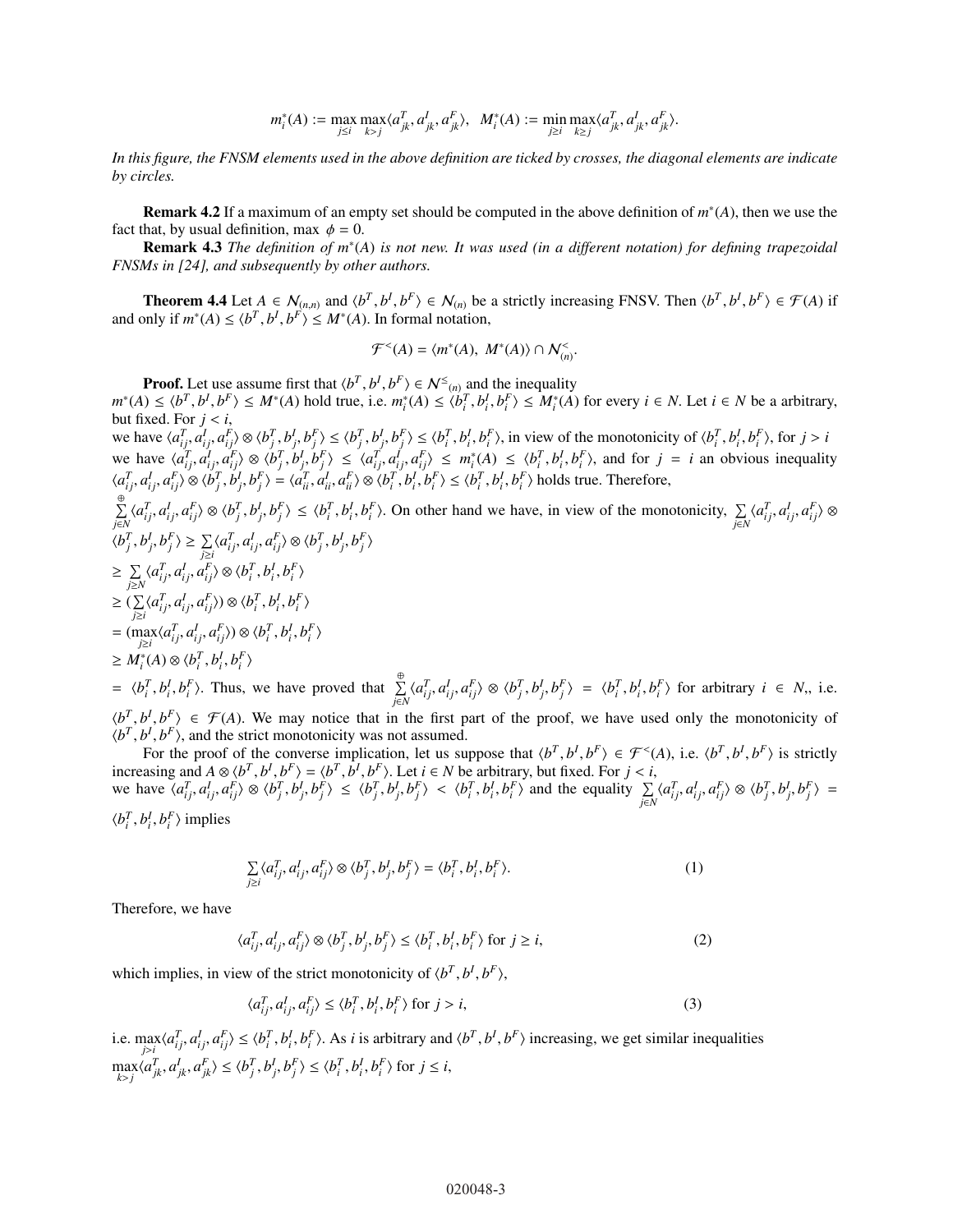which give  $m_i^*(A) \leq \langle b_{i, x}^T b_i^I, b_i^F \rangle$ . (In fact, a strict inequality

 $\max_{k>j}\langle a_{jk}^T, a_{jk}^I, a_{jk}^F\rangle \leq \langle b_j^T, b_j^I, b_j^F\rangle \langle b_i^T, b_i^I, b_i^F\rangle$  holds for every  $j \langle i, j \rangle$  since  $\langle b^T, b^I, b^F \rangle$  is assumed to be strictly increasing, but we do not use this in our proof.)

Further we have, by (4.1) and by the monotonicity of  $\langle b^T, b^I, b^F \rangle$ ,  $\langle b^T_i, b^I_i, b^F_i \rangle = (\sum_i$  $\sum_{j\geq i} \langle a_{ij}^T, a_{ij}^I, a_{ij}^F \rangle \otimes \langle b_j^T, b_j^I, b_j^F \rangle) \otimes$ 

$$
\langle b_i^T, b_i^l, b_i^F \rangle
$$
  
=  $\sum_{j \ge i} \langle a_{ij}^T, a_{ij}^l, a_{ij}^F \rangle \otimes \langle b_j^T, b_j^l, b_j^F \rangle \otimes \langle b_i^T, b_i^l, b_i^F \rangle$   
=  $\sum_{j \ge i} \langle a_{ij}^T, a_{ij}^l, a_{ij}^F \rangle \otimes \langle b_i^T, b_i^l, b_i^F \rangle$   
=  $(\sum_{j \ge i} \langle a_{ij}^T, a_{ij}^l, a_{ij}^F \rangle) \otimes \langle b_i^T, b_i^l, b_i^F \rangle$ 

=  $(\max_{j\geq i}\langle a_{ij}^T, a_{ij}^I, a_{ij}^F\rangle) \otimes \langle b_i^T, b_i^I, b_i^F\rangle$  i.e.  $\langle b_i^T, b_i^I, b_i^F\rangle \leq \max_{j\geq i}\langle a_{ij}^T, a_{ij}^I, a_{ij}^F\rangle$ . Similarly as above, we use the fact that *i* is arbitrary and  $\langle b^T, b^I, b^F \rangle$  is increasing, and we get inequalities

$$
\langle b_i^T, b_i^I, b_i^F \rangle \le \langle b_j^T, b_j^I, b_j^F \rangle \le \max_{k \ge j} \langle a_{jk}^T, a_{jk}^I, a_{jk}^F \rangle \text{ for } j \ge i,
$$

which imply  $\langle b_i^T, b_i^I, b_i^F \rangle \leq M_i^*(A)$ . (Again we may observe that a strict inequality  $\langle b_i^T, b_i^I, b_i^F \rangle < \langle b_i^T, b_i^I, b_i^F \rangle \leq$ *i i*,  $v_i$ ,  $v_j$ ,  $v_j$ ,  $\leq$  *m<sub>i</sub>*(*i*). (Again we may observe that a strict mequanty  $\langle v_i, v_i, v_i \rangle \leq \langle v_j, v_j, v_j \rangle$  $\max_{k \geq j} \langle a_{jk}^T, a_{jk}^I, a_{jk}^F \rangle$  holds for every  $j > i$ .) We have noticed already that the first part of the above proof is valid also for non-strictly increasing FNSV  $\langle b^T, b^I, b^F \rangle$ . This gives the following theorem.

**Theorem 4.5** Let  $A \in \mathcal{N}_{(n,n)}$  and let  $\langle b^T, b^I, b^F \rangle \in \mathcal{N}_{(n)}$  be an increasing FNSV. If  $m^*(A) \leq \langle b^T, b^I, b^F \rangle \leq M^*(A)$ , *then*  $\langle b^T, b^I, b^F \rangle \in \mathcal{F}(A)$ . *In formula notation,* 

$$
\mathcal{F}^{\leq}(A) \supseteq \langle m^*(A), M^*(A) \rangle \cap \mathcal{N}_{(n)}^{\leq}.
$$

Remark 4.6 It can be easily seen from the examples in Section-5, that in general, the inclusion sign in Theorem 4.5 cannot be replaced by equality.

In the following theorem, an interval for constant FNSEvs is described. For  $A \in \mathcal{N}_{(n,n)}$ , we define the value  $M(A) \in \mathcal{N}$  as  $M(A) := \min_{i \in \mathcal{N}} \max_{j \in \mathcal{N}} \langle a_{ij}^T, a_{ij}^T, a_{ij}^F \rangle$ .

**Theorem 4.7** Let  $A \in \mathcal{N}_{(n,n)}$  and let  $\langle b^T, b^I, b^F \rangle \in \mathcal{N}_{(n)}$  be a constant FNSV. Then  $\langle b^T, b^I, b^F \rangle \in \mathcal{F}(A)$  if and only  $if$   $O \le \langle b_1^T, b_1^I, b_1^F \rangle \le M(A)$ . **Proof.** It is easy to verify that, for a constant FNSV  $\langle b^T, b^I, b^F \rangle \in \mathcal{N}_{(n)}$  and for any given  $i \in \mathbb{N}$ , the following formulas

are equivalent:  $\sum_{j\in N}\langle a_{ij}^T,a_{ij}^I,a_{ij}^F\rangle\otimes\langle b_j^T,b_j^I,b_j^F\rangle=\langle b_i^T,b_i^I,b_j^F\rangle,$ 

$$
\sum_{j\in Ni} \langle a_{ij}^T, a_{ij}^I, a_{ij}^F \rangle \otimes \langle b_1^T, b_1^I, b_1^F \rangle) = \langle b_1^T, b_1^I, b_1^F \rangle,
$$
\n
$$
(\sum_{j\in N} \langle a_{ij}^T, a_{ij}^I, a_{ij}^F \rangle) \otimes \langle b_1^T, b_1^I, b_1^F \rangle) = \langle b_1^T, b_1^I, b_1^F \rangle,
$$
\n
$$
(\max_{j\in N} \langle a_{ij}^T, a_{ij}^I, a_{ij}^F \rangle) \otimes \langle b_1^T, b_1^I, b_1^F \rangle) = \langle b_1^T, b_1^I, b_1^F \rangle,
$$
\n
$$
\langle b_1^T, b_1^I, b_1^F \rangle \le \max_{j\in N} \langle a_{ij}^T, a_{ij}^I, a_{ij}^F \rangle.
$$
 A i is arbitrary, we get  $\langle b_1^T, b_1^I, b_1^F \rangle \le M(A)$ .

### EXAMPLES

*In the case n* = 2, *the theorems from Section 4 can be used describe in detail the structure of the monotone FNSE* space  $\mathcal{F}^{\leq}(A)$  of a given FNSM  $A \in \mathcal{N}_{(n,n)}$ , and in view of the Theorem 4.1, also the structure of the whole FNSE space. *The idea will be demonstrated by three simple examples.*

**Example: 5.1.** Let us consider a closed real interval  $N = (0, 0.8)$ , let  $n = 2$  and  $A \in \mathcal{N}_{(n,n)}$  with

 $A =$  $\begin{array}{cc} \langle 0.7 \ 0.6 \ 0.2 \rangle & \langle 0.3 \ 0.4 \ 0.5 \rangle \end{array}$ ⟨0.2 0.3 0.6⟩ ⟨0.1 0.2 0.7⟩ ]

First, we compute  $\mathcal{F}^{\le}(A) = \langle m^*(A), M^*(A) \rangle \cap \mathcal{N}_{(n)}^{\le}$ . By definition of  $m^*(A), M^*(A)$  we get  $m_1^*(A) = \langle 0.3 \, 0.4 \, 0.6 \rangle,$ 

 $M_1^*(A) = min\{(0.7 \ 0.6 \ 0.2), (0.1 \ 0.2 \ 0.7)\} = (0.1 \ 0.2 \ 0.7), m_2^*(A) = max\{(0.3 \ 0.4 \ 0.5), (0 \ 0 \ 1)\} = (0.3 \ 0.4 \ 0.5),$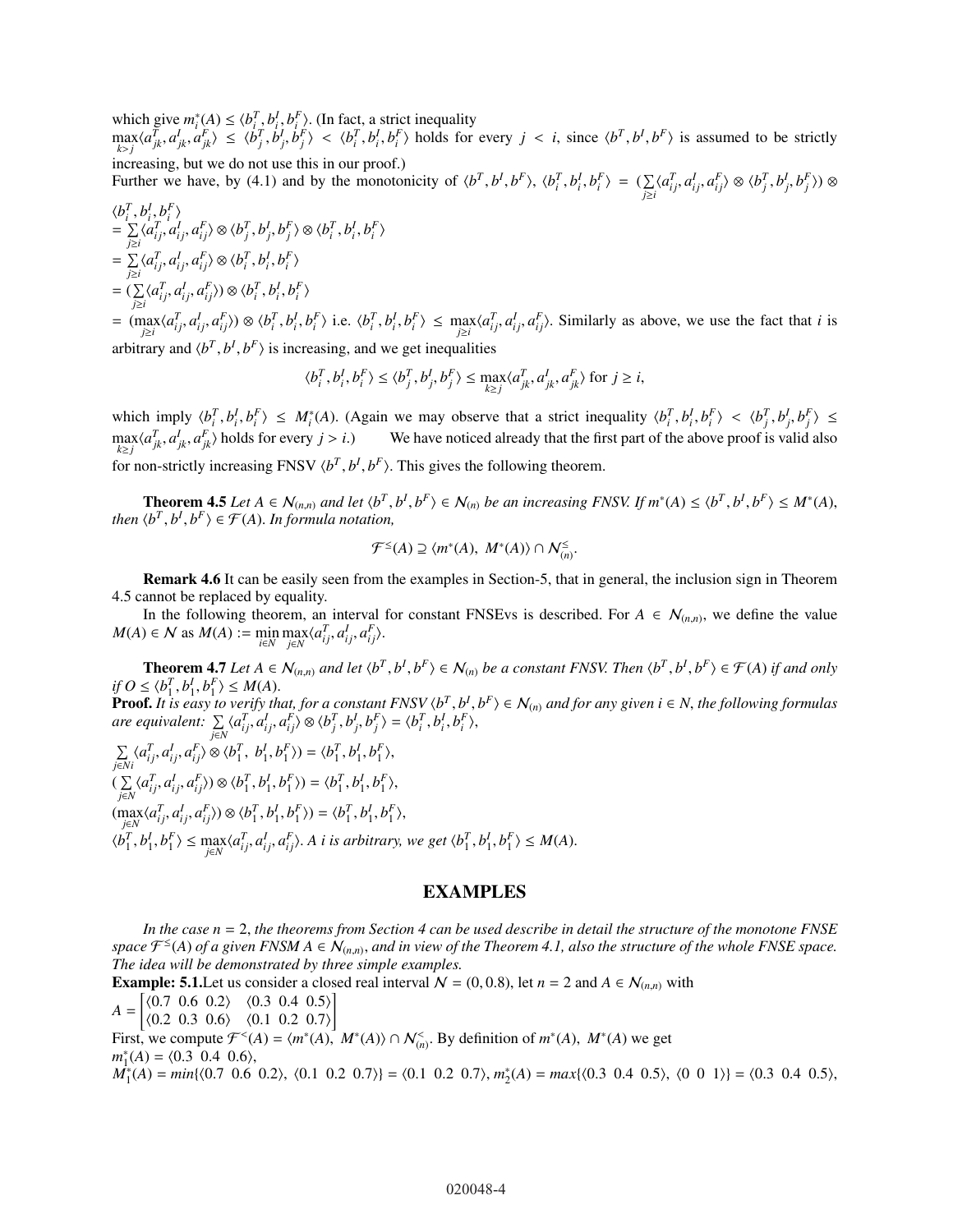$M_2^*(A) = \langle 0.1 \ 0.2 \ 0.7 \rangle$ 

in view of the fact that  $\max_N \phi = \langle 0 \ 0 \ 1 \rangle$ .

Thus, every strictly increasing FNSEv

 $\langle b^T, b^I, b^F \rangle = (\langle b_1^T, b_1^I, b_1^F \rangle, \langle b_2^T, b_2^I, b_2^F \rangle) \in \mathcal{F}^{\langle A \rangle}$  should fulfill the inequalities  $\langle 0.3 \ 0.4 \ 0.5 \rangle \leq \langle b_1^T, b_1^I, b_1^F \rangle \leq$  $(0.1 \ 0.2 \ 0.7),$ 

 $\langle 0.3 \, 0.4 \, 0.5 \rangle \le \langle b_2^T, b_2^I, b_2^F \rangle \le \langle 0.1 \, 0.2 \, 0.7 \rangle$ , which are contradictory, i.e.  $\mathcal{F}^<(A) = \phi$ .

Second, we take the permutation  $\varphi \in P_n$  with  $\varphi(1) = 2$  and  $\varphi(2) = 1$ . We denote  $A_{\varphi\varphi} = A' =$  $\begin{bmatrix} \langle 0.1 \ 0.2 \ 0.7 \rangle \end{bmatrix} \times \begin{bmatrix} 0.2 \ 0.3 \ 0.6 \rangle \end{bmatrix}$ 

 $\vert \langle 0.3 \; 0.4 \; 0.5 \rangle \; \langle 0.7 \; 0.6 \; 0.2 \rangle \vert$ 

and compute  $\mathcal{F}^{\lt}(A') = \langle m^*(A'), M^*(A') \rangle \cap \mathcal{N}_{(n)}^{\lt}$ . We get

 $m_1^*(A') = \langle 0.2 \ 0.3 \ 0.6 \rangle$ ,

 $M_1^*(A') = min\{(0.2 \ 0.3 \ 0.6), (0.7 \ 0.6 \ 0.2)\}\neq = \{(0.2 \ 0.3 \ 0.6), m_2^*(A') = max\{(0.2 \ 0.3 \ 0.6), (0 \ 0 \ 1)\} = \{(0.2 \ 0.3 \ 0.6), (0.4 \ 0.3 \ 0.6)\}$  $M_2^*(A') = \langle 0.7 \, 0.6 \, 0.2 \rangle$ . Thus, every strictly increasing FNSEvs

 $\langle b_q^T, b_\varphi^I, b_\varphi^F \rangle = \langle b^T, b^I, b^F \rangle = (\langle b_1^T, b_1^I, b_1^F \rangle', \langle b_2^T, b_2^I, b_2^F \rangle') \in \mathcal{F}^{\langle A \rangle}$  must fulfill the inequalities  $\langle 0.2 \quad 0.3 \quad 0.6 \rangle \le$  $\langle b_1^T, b_1^j, b_1^k \rangle' \le \langle 0.2 \quad 0.3 \quad 0.6 \rangle$ ,  $\langle 0.2 \quad 0.3 \quad 0.6 \rangle \le \langle b_2^T, b_2^j, b_2^k \rangle' \le \langle 0.7 \quad 0.6 \quad 0.2 \rangle$ . In view of Theorem 4.1, the ENSEvs  $\langle b_1^T, b_1^T, b_2^T \rangle \in \mathcal{F}(A)$  with  $\langle b_1^T, b_1^T, b_1^T \rangle > \langle b_2^T, b_2^T, b_2^T \rangle$  are exactly the FNSVs fulfilling the inequalities  $\langle 0.2 \, 0.3 \, 0.6 \rangle = \langle b_2^T, b_2^I, b_2^F \rangle \langle b_1^T, b_1^I, b_1^F \rangle \leq \langle 0.7 \, 0.6 \, 0.2 \rangle$ . Finally, we compute the constant FNSEvs.

We have  $M(A) = \min\{(0.7 \ 0.6 \ 0.2), \ (0.2 \ 0.3 \ 0.6)\} = (0.2 \ 0.3 \ 0.6),$  which implies, according to Theorem 4.7,  $\langle 0 \ 0 \ 1 \rangle \le \langle b_1^T, b_1^I, b_1^F \rangle = \langle b_2^T, b_2^I, b_2^F \rangle \le \langle 0.2 \ 0.3 \ 0.6 \rangle$ . The FNSE space  $\mathcal{F}(A)$  is shown in Fig-2.



**Example 5.2** *Similarly, as in the previous example, we consider*  $N = (0, 0.8)$  *and let*  $n = 2$  *FNSM*  $A \in N_{(n,n)}$  *is slightly modified (in one entry):*

$$
A = \begin{bmatrix} \langle 0.7 & 0.6 & 0.2 \rangle & \langle 0.3 & 0.4 & 0.5 \rangle \\ \langle 0.2 & 0.3 & 0.6 \rangle & \langle 0.5 & 0.6 & 0.3 \rangle \end{bmatrix}.
$$

*We begin with computation of*  $\mathcal{F}^<(A)$ . *We get*  $m_1^*(A) = \langle 0.3 \ 0.4 \ 0.6 \rangle$ ,  $M_1^*(A) = \min\{(0.7 \ 0.6 \ 0.2), \ (0.5 \ 0.6 \ 0.3)\} = (0.5 \ 0.6 \ 0.3), m_2^*(A) = \max\{(0.3 \ 0.4 \ 0.5), \ (0 \ 0 \ 1)\} = (0.3 \ 0.4 \ 0.5),$  $M_2^*(A) = \langle 0.5 \ 0.6 \ 0.3 \rangle$ . *Hence,* 

 $\mathcal{F}^{\leq}(A) = \langle (\langle 0.3 \; 0.4 \; 0.5 \rangle, \langle 0.3 \; 0.4 \; 0.5 \rangle), (\langle 0.5 \; 0.6 \; 0.3 \rangle, \langle 0.5 \; 0.6 \; 0.3 \rangle) \cap \mathcal{N}_{(n)}^{\leq} = \{ \langle b^T, b^I, b^F \rangle \in \mathcal{N}_{(n)}; \langle 0.3 \; 0.4 \; 0.5 \rangle \leq \langle b^T, b^T \rangle \}$  $\langle b_1^T, b_1^I, b_1^F \rangle < \langle b_2^T, b_2^I, b_2^F \rangle \le \langle 0.5 \; 0.6 \; 0.3 \rangle$ . We now use the permutations  $\varphi \in P_n$  with  $\varphi(1) = 2$  and  $\varphi(2) = 1$ . We *denote*

$$
A_{\varphi\varphi} = A' = \begin{bmatrix} \langle 0.5 & 0.6 & 0.3 \rangle & \langle 0.2 & 0.3 & 0.6 \rangle \\ \langle 0.3 & 0.4 & 0.5 \rangle & \langle 0.7 & 0.6 & 0.2 \rangle \end{bmatrix}
$$

 $and compute m<sup>*</sup>(A<sup>'</sup>)$ ,  $M<sup>*</sup>(A<sup>'</sup>)$ . We get  $m_1^*(A') = \langle 0.2 \ 0.3 \ 0.6 \rangle,$  $M_1^*(A') = \min\{(0.5 \ 0.6 \ 0.3), (0.7 \ 0.6 \ 0.2)\} = \{(0.5 \ 0.6 \ 0.3),$  $m_2^*(A') = \max\{(0.2 \ 0.3 \ 0.6), (0 \ 0 \ 1)\} = (0.2 \ 0.3 \ 0.6),$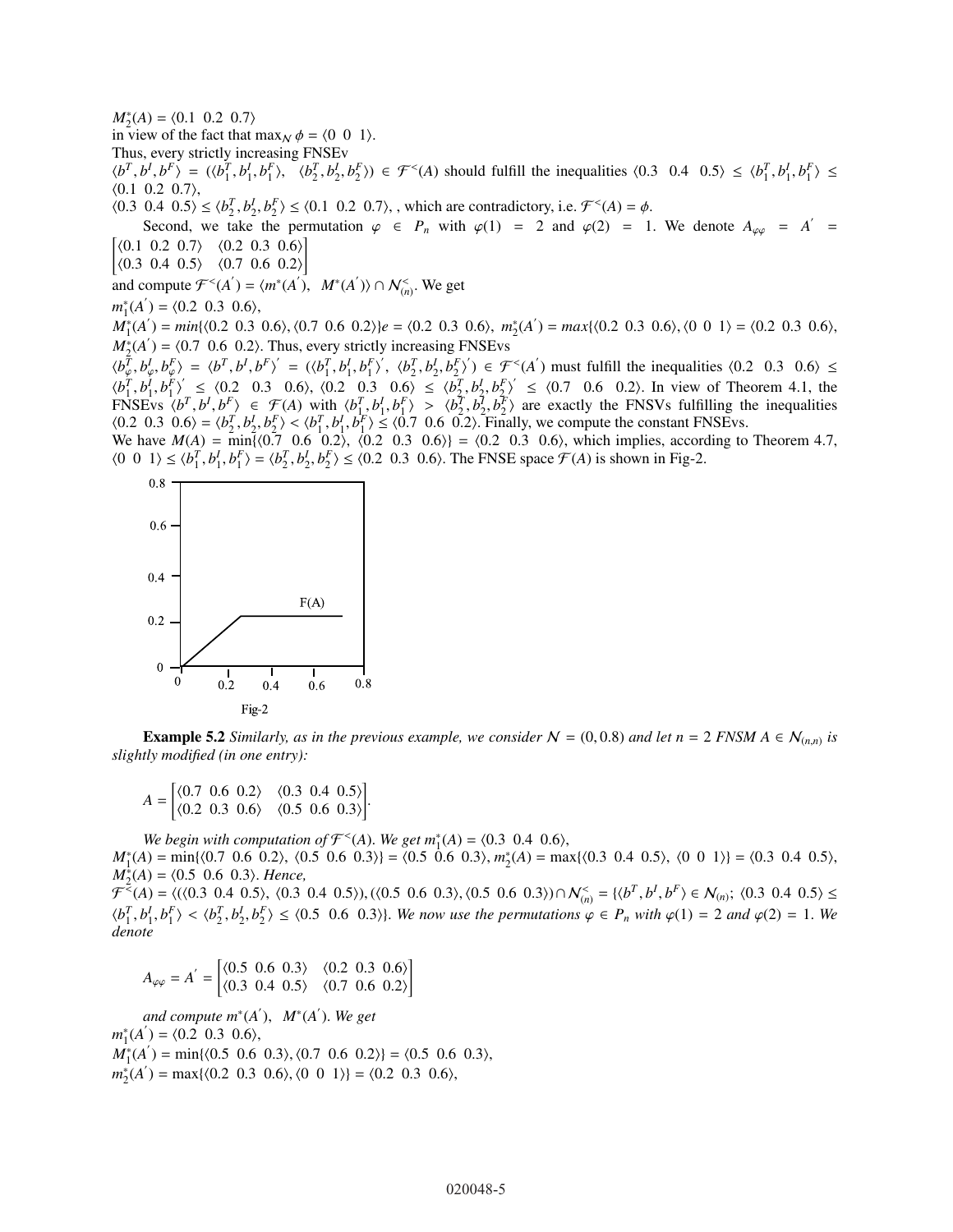$M_2^*(A') = \langle 0.7 \ 0.6 \ 0.2 \rangle$ . *Thus,*  $\mathcal{F}^<(A') = \langle (\langle 0.2 \ 0.3 \ 0.6 \rangle, \ \langle 0.2 \ 0.3 \ 0.6 \rangle, \cdot)$ ,  $(\langle 0.5 \ 0.6 \ 0.3 \rangle, \langle 0.7 \ 0.6 \ 0.2 \rangle) \cap \mathcal{N}_{(n)}^<$  $\{\langle b^T, b^I, b^F \rangle' \in \mathcal{N}_{(n)}; \langle 0.2 \ 0.3 \ 0.6 \rangle \leq \langle b_{1,2}^T, b_1^I, b_1^F \rangle' \leq \langle 0.5 \ 0.6 \ 0.3 \rangle, \quad \langle b_1^T, b_1^I, b_1^F \rangle' < \langle b_2^T, b_2^I, b_2^F \rangle \leq \langle 0.7 \ 0.6 \ 0.2 \rangle\}.$ *the strictly decreasing FNSEvs*  $\langle b^T, b^I, b^F \rangle \in \mathcal{F}(A)$  are exactly the FNSvs fulfilling the inequalities  $\langle 0.2 \; 0.3 \; 0.6 \rangle \leq$  $\langle b_2^T, b_2^I, b_2^F \rangle \le \langle 0.5 \; 0.6 \; 0.3 \rangle$ ,  $\langle b_2^T, b_2^I, b_2^F \rangle \langle b_1^T, b_1^I, b_1^F \rangle \le \langle 0.7 \; 0.6 \; 0.2 \rangle$ . Third, we compute the bounds for constant *FNSEvs. We have*

 $M(A) = min\{(0.7 \ 0.6 \ 0.2), (0.5 \ 0.6 \ 0.3)\} = (0.5 \ 0.6 \ 0.3), which implies, according to Theorem 4.5, (0 \ 0 \ 1) \leq$  $\langle b_1^T, b_1^I, b_1^F \rangle = \langle b_2^T, b_2^I, b_2^F \rangle \le \langle 0.5 \, 0.6 \, 0.3 \rangle$ . *The FNSE spaces*  $\mathcal{F}(A)$  *is shows in Fig-3.* 



Example 5.3 This example shows the FNSE space of another modified FNSM  $A =$  $\begin{bmatrix} \langle 0.5 \ 0.6 \ 0.3 \rangle \end{bmatrix} \times \begin{bmatrix} 0.6 \ 0.7 \ 0.1 \end{bmatrix}$  $(0.2 \t0.3 \t0.6)$   $(0.5 \t0.6 \t0.3)$ ] with  $A' =$  $\begin{bmatrix} \langle 0.5 \ 0.6 \ 0.3 \rangle \end{bmatrix}$   $\langle 0.2 \ 0.3 \ 0.6 \rangle$  $(0.6 \t0.7 \t0.1)$   $(0.5 \t0.6 \t0.3)$ ] .

By a similar procedure as in two previous examples, we get expressions for the monotone FNSE spaces

 $\mathcal{F}^{<}(A) = \langle (\langle 0.6 \; 0.7 \; 0.1 \rangle, \; \langle 0.6 \; 0.7 \; 0.1 \rangle), (\langle 0.5 \; 0.6 \; 0.3 \rangle, \langle 0.5 \; 0.6 \; 0.3 \rangle) \cap \mathcal{N}_{(n)}^{<} = \phi,$  $\mathcal{F}^{(A)} = \langle (\langle 0.2 \; 0.3 \; 0.6 \rangle, \langle 0.2 \; 0.3 \; 0.6 \rangle), (\langle 0.5 \; 0.6 \; 0.3 \rangle, \langle 0.5 \; 0.6 \; 0.3 \rangle) \rangle \cap \mathcal{N}_{(n)}^{(n)} = \{ \langle b^T, b^I, b^F \rangle^{\prime} \in \mathcal{N}_{(n)} \}$  $\mathcal{N}_{(n)}$ ;  $\langle 0.2 \ 0.3 \ 0.6 \rangle \le \langle b_1^T, b_1^I, b_1^F \rangle' < \langle b_2^T, b_2^I, b_2^F \rangle' \le \langle 0.5 \ 0.6 \ 0.3 \rangle$ .

and for the constant FNSE space

$$
\{\langle b^T, b^I, b^F \rangle \in \mathcal{N}_{(n)}; \langle 0, 0, 1 \rangle \le \langle b_1^T, b_1^I, b_1^F \rangle = \langle b_2^T, b_2^I, b_2^F \rangle \le \langle 0.5 \ 0.6 \ 0.3 \rangle
$$



Again, the FNSE space  $\mathcal{F}(A)$  is shown in Fig-4.

## **CONCLUSION**

In this paper, the authors presented fuzzy neutrosophic soft eigenvector space and notation of increasing FNSEvs, strictly increasing FNSEvs, intervals of monotone FNSEv with some examples. Then monotone FNSE space structure and Computing the bounds.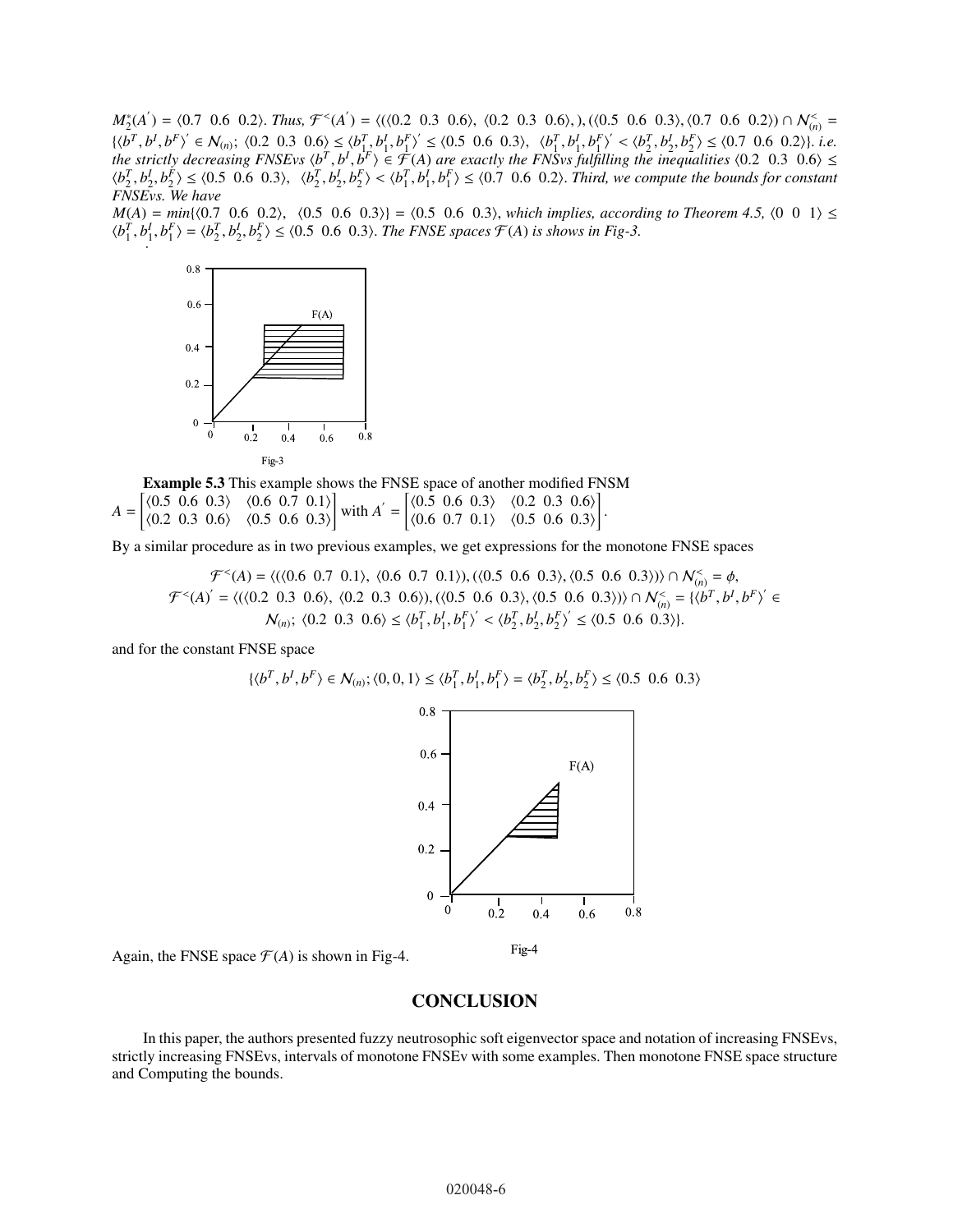# References

- [1] Arockiarani I and Sumathi I R 2014 A Fuzzy Neutrosophic Soft Matrix Approach in Decision Making *JGRMA* 2(2) 14-23.
- [2] Atanassov K 1983 Intuitionistic Fuzzy Sets *[Fuzzy Sets and System](https://doi.org/10.1016/S0165-0114(86)80034-3)* 20 87-96.
- [3] Butkovic P 2010 Max-Linear System Theory and Application *Springer*.
- [4] Bacceli G Cohen Olsder and G Quadrat J P 1992 Synchronization and Linearity *Wiley New York*.
- [5] Butkovic P 1994 Strong Regularity of Matrices- A Survey of Results *[Discrete Applicaation Mathematics](https://doi.org/10.1016/0166-218X(92)00104-T)* 48 45-68.
- [6] Bora M Bora B Neog T J and Sut D K 2013 Intuitionistic Fuzzy Soft Matrix Theory and its Application in Medical Diagnosis *Annals of Fuzzy Mathematiccs and Informatics* 7 157-168.
- [7] Butkovic P 1987 Strong Linear Independence in Bottleneck Algebra *[Linear Algebra Application](https://doi.org/10.1016/0024-3795(87)90085-1)* 94 133-155.
- [8] Butkovic P and Hevery F A 1985 Condition for the Strong Regularity of Matrices in the Minimax Algebra *[Discrete Application Mathematics](https://doi.org/10.1016/0166-218X(85)90073-3)* 11 209-222.
- [9] Broumi S and Smarandache F 2013 Intuitionistic Neutrosophic Soft Set Journal of Information Computer Science 8(2) 130-140.
- [10] Cuninghame-Green R A 1979 Minimax Algebra *[Lecture note in Econ. and Math. System](https://doi.org/10.1007/978-3-642-48708-8)* 166 Springer, Berlin.
- [11] Cechlarova K 1992 Eigenvectors in Bottleneck Algebra *[Linear Algebra Appl.](https://doi.org/10.1016/0024-3795(92)90302-Q)* 17963-73.
- [12] Cechlarova K 1997 Efficient Computing of the Greatest Eigenvector in Fuzzy Algebra *Tatra Mt.Mathematics Publication* 12 73-79.
- [13] Cechlarova K and Plavka J 1996 Linear Independence in Bottleneck Algebras *[Fuzzy Sets and Systems](https://doi.org/10.1016/0165-0114(95)00052-6)* 77 337-348.
- [14] Dinola A Sessa S PedrycZ W and Sanchez E 1989 Fuzzy Relation Equations and Their Applications to Knowledge Engineering *Kluwer Academic Pblishers* Dordrecht.
- [15] Dhar M Broumi S and Smarandache F 2014 A note on Square Neutrosophic Fuzzy Matrices *Neutrosophic Sets and Systems* 3 37-41.
- [16] Smarandache F 1998 Neutrosophy Neutrosophic probability *Set, and Logic Pn USA* 105.
- [17] Govalec 2001 Solvability and Unique Solvability of Max-min Fuzzy Equations *[Fuzzy Sets and Systems](https://doi.org/10.1016/S0165-0114(01)00108-7)* 124 385-393.
- [18] Gavalec and Plavka J Strong Regularity of Matrices in General max-min Algebra *Linear Algebra Application* (Submitted).
- [19] Gondran 1976 Valeurs Propers et Vecteurs Propres en Classification Hierarchique *RAIRo Inform* 10 39-46.
- [20] Gondran M and Minoux M 1976 Eigenvalues and Eigenvectors in Smimodules and their Interpretation in Graph Theory *Proc,9th Prog. Symp.,* 133-148.
- [21] Gondran and Minoux M 1978 Valeure Propres et Vecteurs Propres en Theorie Des Graphes, in, Colloques Internationax *CNRS* Paris 181-183.
- [22] Guo Y Sengur A 2014 A Novel Image Segmentation Algorithm Based on Neutrosophic Similarity Clustering *[Application Soft Computing](https://doi.org/10.1016/j.asoc.2014.08.066)* 25 391-398.
- [23] Hang Ki Kim and Fred Roush W 1980 " Generalized Fuzzy Matrices *[Fuzzy Sets and Systems](https://doi.org/10.1016/0165-0114(80)90016-0)* 4 293-315.
- [24] Kavitha M Murugadas Pand Sriram S 2017 Minimal Solution of Fuzzy Neutrosophic Soft Matrix *Journal of Linear and Topological Algebra* 6 171-189.
- [25] Kavitha M Murugadas P and Sriram S 2017 On the λ-Robustness of Fuzzy Neutrosophic Soft Matrix *International Journal of Fuzzy Mathematical Archive* 2 267-287.
- [26] Kavitha M Murugadas P and Sriram S 2017 Computing the Greatest X-eigenvector of Fuzzy Neutrosophic Soft Matrix *Internation Journal of Mathamatics Ad its Applications* 4 893-907.
- [27] Kavitha M Murugadas P and Sriram S 2018 On the Power of Fuzzy Neutrosophic Soft Matrix *Journal of Linear and Topological Algebra* 7 133-147.
- [28] Gavalec M 2002 Monotone Eigenspace Structure in Max-Min Algebra *[Journal of Linear Algebra and its](https://doi.org/10.1016/S0024-3795(01)00488-8) [Applications](https://doi.org/10.1016/S0024-3795(01)00488-8)* 345 149-167.
- [29] Molodtsov D 1999 Soft Set Theory First Results *[Computer and Mathematics with Application](https://doi.org/10.1016/S0898-1221(99)00056-5)* 37 19-31.
- [30] Maji P K Biswas R and Roy A R 2001 Fuzzy Soft Set *The Journal of Fuzzy Mathematics* 9(3) 589-602.
- [31] Maji P K Biswas R and Roy A R 2004 Intuitionistic Fuzzy Soft Sets *The Journal of Fuzzy Mathematics* 12 669-683.